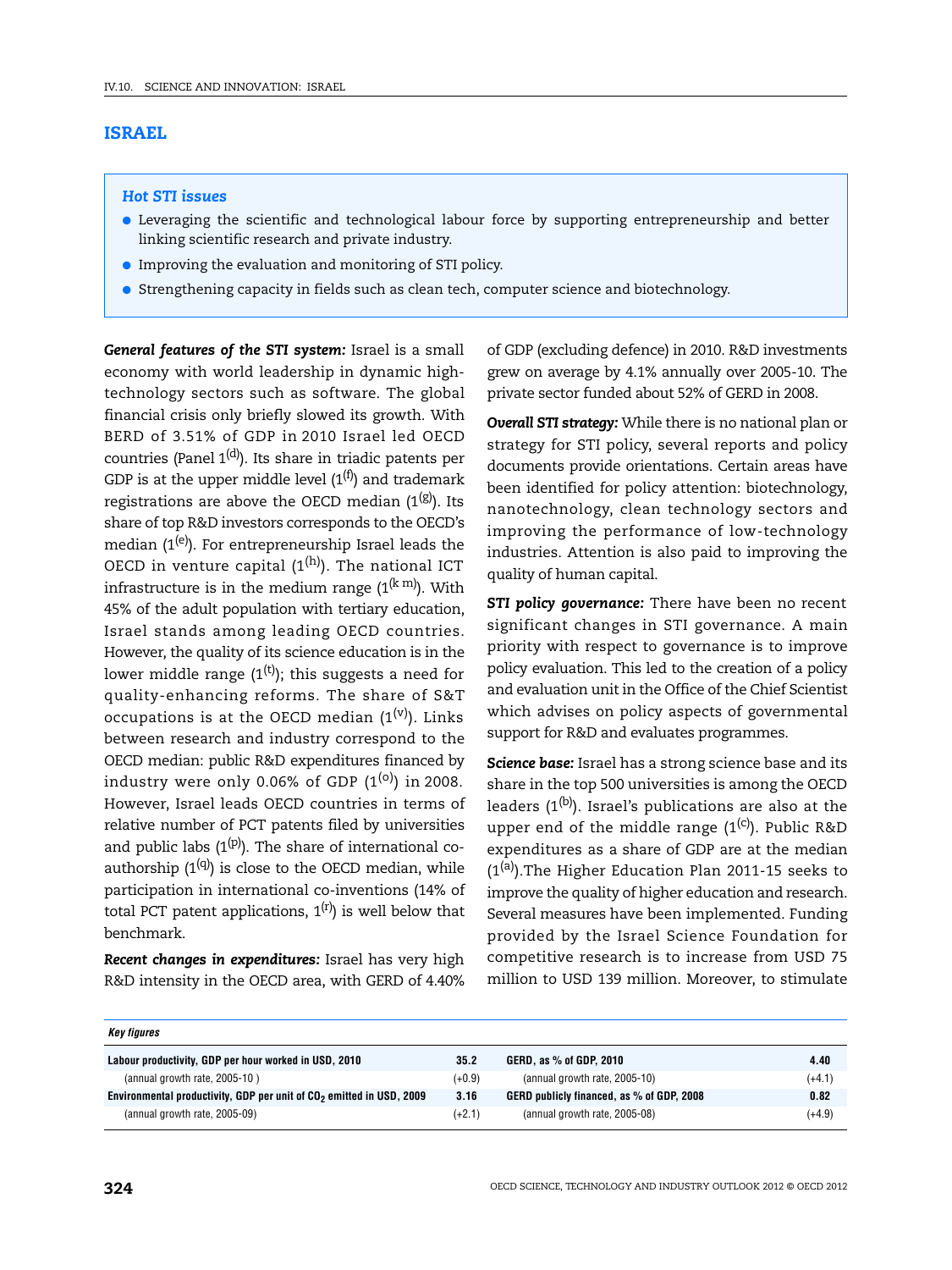

## Figure 10.23. **Science and innovation in Israel**

### **Panel 1. Comparative performance of national science and innovation systems, 2011**

*Note:* Normalised index of performance relative to the median values in the OECD area (Index median = 100).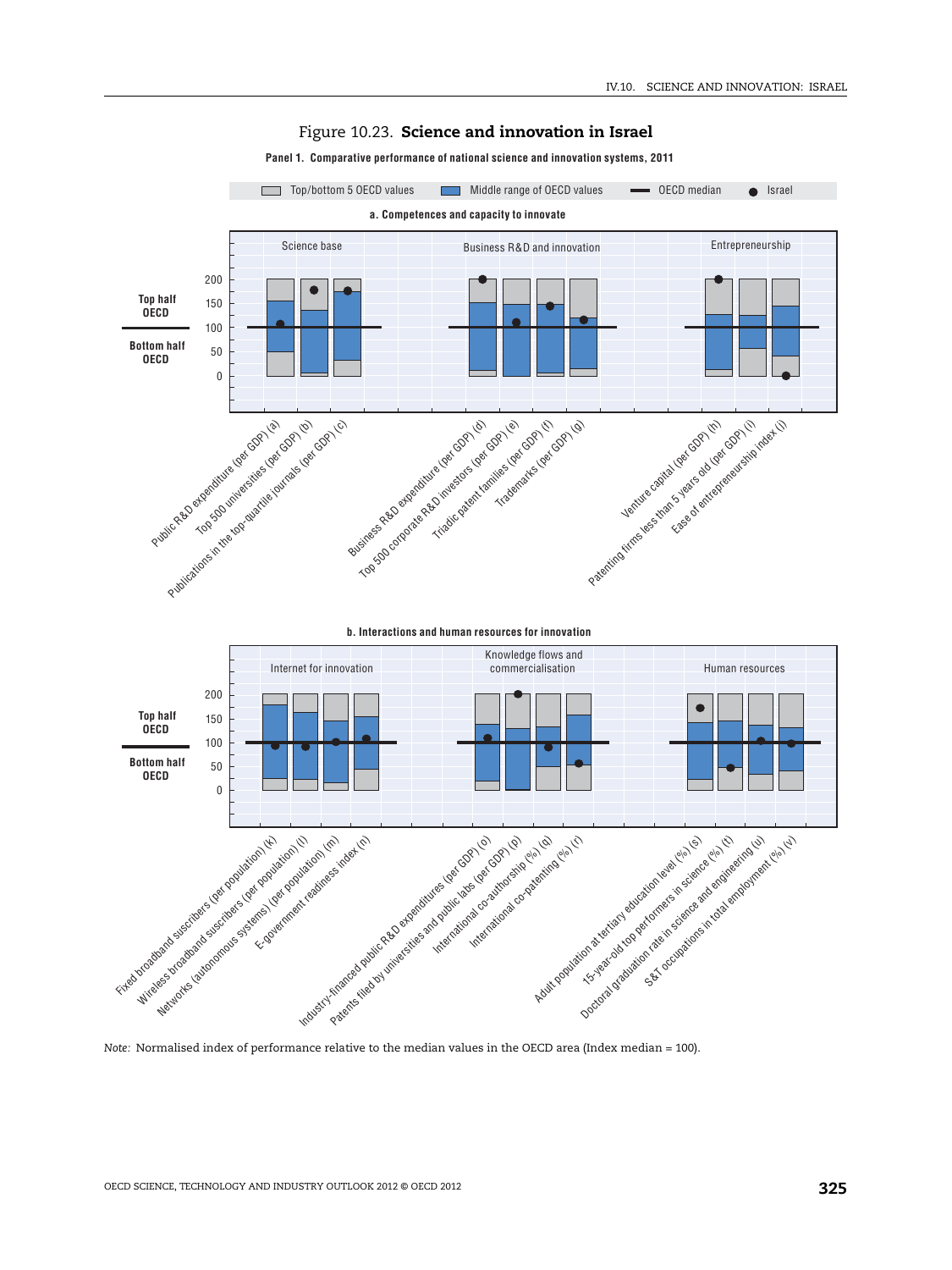quality research, a new funding formula based on more substantial performance evaluation has been adopted. Additional resources have also been made available to allow hiring new staff at universities and to improve universities' infrastructure. The centres of excellence I-CORE project aims to boost research infrastructure in chosen fields (see below). The project was endorsed by the government and adopted by Israel's Council of Higher Education in March 2010. It has a total budget of about USD 362 million.

*Business R&D and innovation:* Several measures support business R&D; about 80% of the R&D budget goes to SMEs. The R&D Fund was specifically created to reduce risks for industrial innovators. It approves projects of all types of firms – start-ups and SMEs but also large firms – based on industry experts' advice and systematic project evaluations. It has been instrumental in the successful development of the ICT sector and now mainly focuses on new priority fields such as biotechnology.

*Entrepreneurship:* Support for start-ups is an important dimension of Israel's STI policy. The Technological Incubators programme supports early-stage technological entrepreneurship by providing support for turning innovative ideas into potentially successful commercial products. The programme's budget is about USD 40 million. The TNUFA programme also supports innovative technological entrepreneurship at the pre-seed stage by helping to prepare patent applications and evaluating the initiatives' technological and financial feasibility.

*Knowledge flows and commercialisation:* Several programmes support interaction between the public research sector and private industry. One is the MAGNET programme, which was established in 1994 and had a budget of USD 57 million in 2011.

It supports pre-competitive generic research conducted by consortia of industrial firms and academic institutions. The programme supports proposals from academia and industry and MAGNET staff also propose ideas to academia and industry as a way to generate the creation of consortia. An additional objective of the programme is to support development of technological clusters. The NOFAR programme actively supports commercialisation by financing applied academic research in biotechnology and nanotechnology to adjust innovations for use by industry and promote their take-up. Budgets allocated for these 12-15-month projects tend to be around USD 100 000.

*Emerging technologies:* The four research fields selected by I-CORE as key policy priorities also include investments in relevant tertiary education in the coming years. They are: the molecular basis of human diseases*,* cognitive science, computer sciences, and renewable and sustainable sources of energy. The objective is to develop new industries able to provide Israel with a competitive edge in international competition. Other priority sectors include brain research, nanotechnology and biotechnology, this last with support from the Israeli Biotechnology Fund.

*Green innovation:* Green innovation is an important priority, with a specific focus on renewable and sustainable sources of energy. A technology centre has been established to support the transfer of knowledge from academia to industry up to the "proof of concept" stage and to provide opportunities for testing such technologies. Another technology centre relevant for green innovation focuses on water technologies, an area in which Israel has contributed frontier innovations.